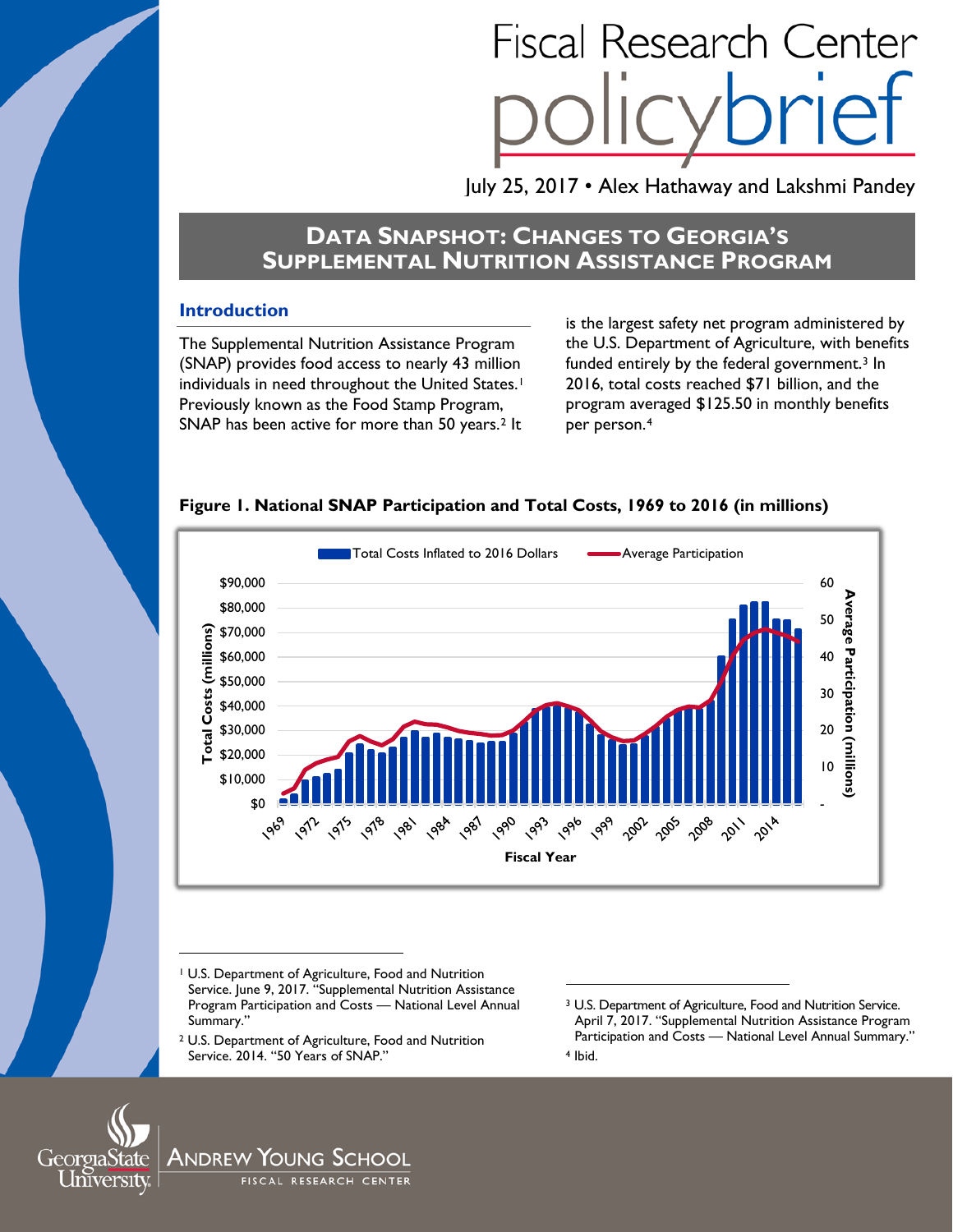Figure 1 shows that average SNAP participation and its total costs have generally trended upward since the program began. However, the massive growth in participation and costs after the start of the Great Recession in late 2007 was unprecedented. Although the Great Recession officially ended in June 2009, recovery has been slow, reflected in the sustained high participation in SNAP nationwide. SNAP participation in Georgia has mirrored the growth at the national level, peaking at nearly 2 million in 2013. Georgia SNAP saw enrollment declines in 2014 for the first time since 2000, but participation remains significantly higher than in the pre-recession years. (For more information, see: Fiscal Research Center's "Data Snapshot: Georgia SNAP."[5](#page-1-0))

# **SNAP in Georgia**

 $\ddot{\phantom{a}}$ 

More than 1.7 million Georgians relied on SNAP in 2016 — a significant increase over the 1 million participants in 2008 before the Great Recession — with the monthly benefits per person averaging \$128.[6](#page-1-1),[7](#page-1-2) One of the major drivers of SNAP enrollment during and after the Great Recession was the inclusion of more able-bodied adults without dependents (ABAWDs), stemming from the 2009 American Recovery and Reinvestment Act. The expansion of ABAWD eligibility during the Great Recession provided food access to more than 100,000 Georgians who were previously ineligible.[8](#page-1-3)

ABAWD individuals are between the ages of 18 and 49, do not have a certified medical disability, and do not care for dependents like minor children.[9](#page-1-4) Under SNAP rules, unemployed ABAWDs can receive benefits for

three months in a three-year period. To receive benefits beyond this time limit, they must work or volunteer at least 20 hours per week or participate in a comparable number of hours of approved training courses.

States have the authority to request statewide or partial waivers to the benefits time limit from the federal government during periods of economic hardship. The high unemployment rates during the Great Recession resulted in many states receiving such waivers, allowing unemployed ABAWDs access to benefits for longer than three months. As the economy has improved, however, many states no longer qualify for statewide exemptions based on unemployment rates and job availability, but they may apply for partial waivers for counties with high unemployment rates.

When looking at Georgia as a whole, the majority of the counties in Map 1 are gray, indicating that they still have waivers in place that suspend the limit of three months of benefits in three years. Out of the 159 counties in Georgia, 24 no longer have waivers. Cobb, Gwinnett and Hall counties, in light blue, were the first to transition off waivers in 2016, followed by several adjacent counties the next year. In 2017, Brooks and Lowndes counties, in dark blue, became the only counties in the southern half of the state without waivers. The majority of the other counties without waivers are located in or near the metro-Atlanta area. Bartow, Forsyth, Paulding, Heard, Coweta, Walton, Barrow and Fayette counties in metro Atlanta reinstated time limits in 2017. Fulton, DeKalb and Clayton counties remain under waivers.

<span id="page-1-3"></span><sup>8</sup> Author's calculation based on potential ABAWD cases in January 2008 compared to March 2013 from Georgia SNAP data.

<span id="page-1-0"></span><sup>5</sup> August 2016. frc.gsu.edu/files/2016/08/Georgia-SNAP-Policy-Brief\_August-2016.pdf

<span id="page-1-1"></span><sup>6</sup> Center on Budget and Policy Priorities. January 23, 2017. "Georgia Food Stamp Program." Web. 19 April 2017.

<span id="page-1-2"></span><sup>7</sup> U.S. Department of Agriculture, Food and Nutrition Service. 2008. "Supplemental Nutrition Assistance Program (SNAP) State Activity Report."

<span id="page-1-4"></span><sup>9</sup> U.S. Department of Agriculture, Food and Nutrition Service. April 2017. "Supplemental Nutrition Assistance Program (SNAP), Able-Bodied Adults without Dependents (ABAWDs)."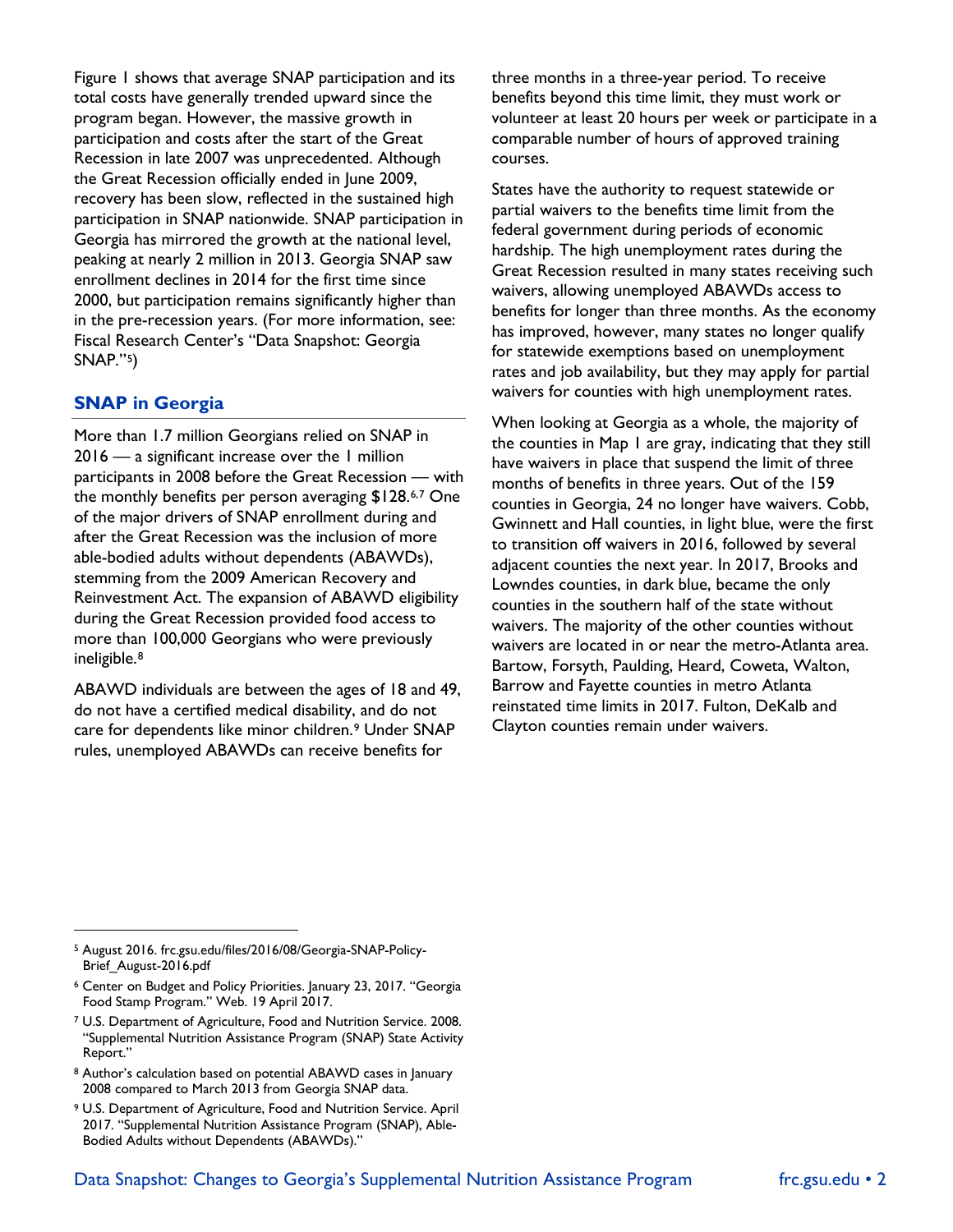### **Map 1. Georgia SNAP Time-Limit Waivers by County**



Map 2 uses Georgia SNAP administrative data to show the percentage of likely ABAWD SNAP cases out of the total SNAP cases in each county.[10](#page-2-0) Because the SNAP data do not explicitly identify ABAWDs, we narrowed the SNAP population to likely ABAWD individuals: heads of household, ages 18-49, who do not have a disability or dependents and are currently receiving SNAP benefits.[11](#page-2-1) For example, in Fulton County, likely ABAWD individuals account for more than 17.5 percent of the total number of SNAP cases in that county. The legend indicates the number of counties of each color in parentheses.

In 2016, Cobb, Gwinnett and Hall counties lost waiver eligibility because of their improved employment situations. As a result, the number of ABAWDs receiving benefits in those counties fell 75 percent from 6,102 to 1,490.[12](#page-2-0) Map 2 illustrates that likely ABAWD cases in Gwinnett and Hall counties, in pale blue, represent less than 10 percent of total SNAP cases; these counties are two of only eight counties in Georgia with less than 10 percent of the SNAP cases being likely ABAWDs. In 2017, 21 additional counties lost their waiver eligibility. There are 12,000 ABAWDs in these counties, many of whom may exhaust their SNAP benefits if they are unemployed after the time limit takes effect once again.<sup>[13](#page-2-2)</sup> Overall, more than half of Georgia's counties have likely ABAWD cases representing 15 percent or more of total SNAP cases. Many of these counties are still under time-limit waivers, but as the economy improves and states no longer qualify for waivers, these individuals may no longer be eligible for SNAP benefits.

 $\overline{a}$ 

-

<span id="page-2-0"></span><sup>10</sup> SNAP data obtained from the Georgia Department of Human Services.

<span id="page-2-2"></span><span id="page-2-1"></span><sup>11</sup> Exceptions to SNAP reductions may exist based on additional factors like employment status and pregnancy.

<sup>&</sup>lt;sup>12</sup> Schneider, Craig. April 6, 2017. "Amid Georgia Food Stamp Crackdown, a Question of Who Can Work." *Atlanta Journal Constitution*.

<sup>13</sup> Schneider, Craig. March 27, 2017. "Able-Bodied Food Stamp Recipients Could Lose Benefits." *Atlanta Journal Constitution*.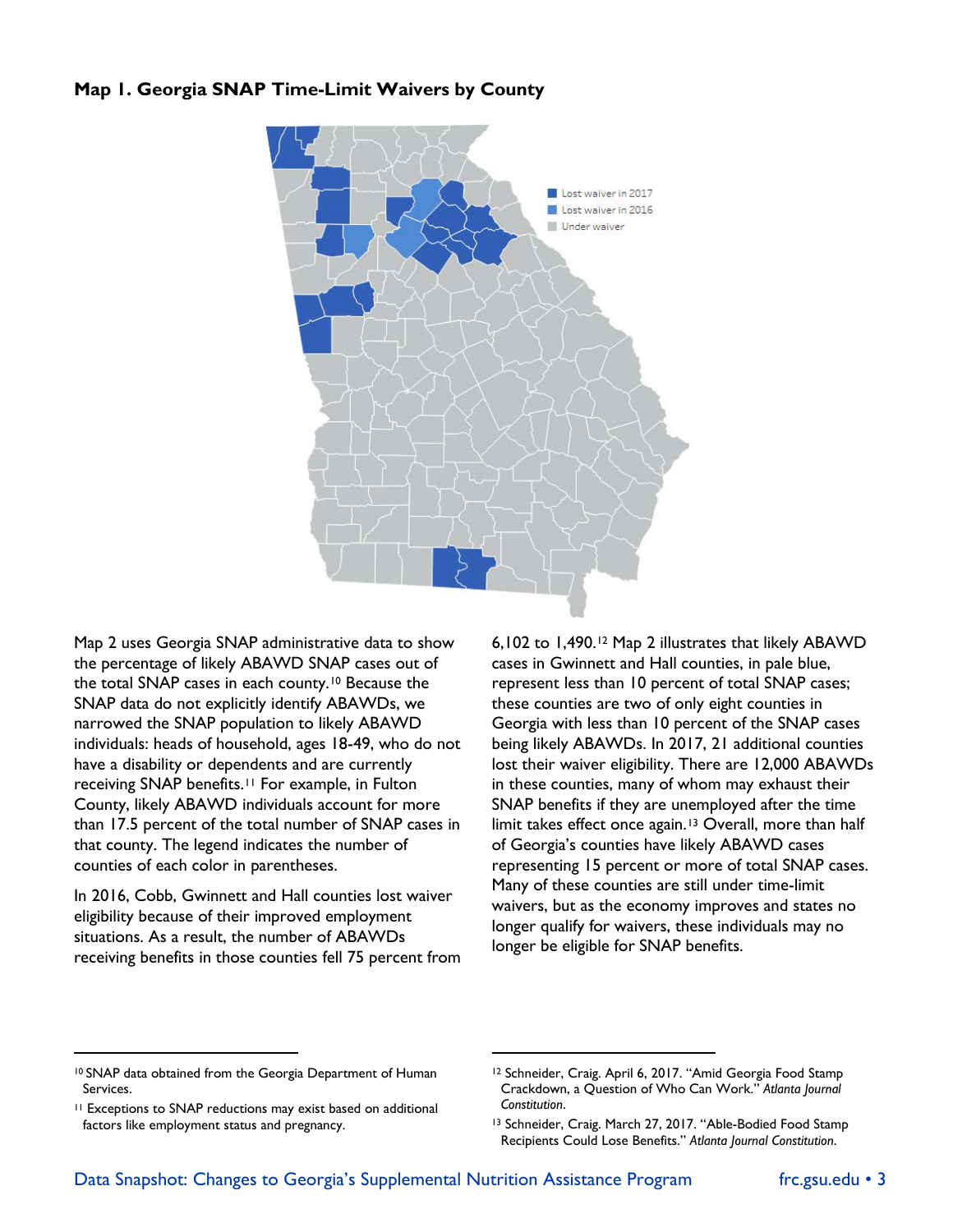**Map 2. Share of Georgia SNAP Cases That Are Likely ABAWDs, by County, December 2016**



#### **Future Changes to Georgia SNAP**

Georgia SNAP may see significant changes in the future, as the president's fiscal year 2018 budget introduced more than \$191 billion in reductions to SNAP over the next decade.<sup>[14](#page-3-0)</sup> The plan includes narrowing SNAP eligibility and adding further work requirements. The largest proposed change alters the cost-sharing burden of SNAP benefits. Currently, as mentioned above, the

federal government shoulders 100 percent of SNAP benefit costs. As described in the proposed budget, a new cost-sharing plan gradually shifts the benefit costs to the states.[15](#page-3-1) Beginning with an average rate of 10 percent in 2020, the proposed cost shifting to states will increase to a national average of 25 percent by 2023. Any of the proposed changes will likely result in substantial declines in SNAP participation in Georgia.

 $\ddot{\phantom{a}}$ 

<sup>15</sup> Ibid.

-

<span id="page-3-1"></span><span id="page-3-0"></span><sup>14</sup> U.S. Office of Management and Budget. 2017. "Budget of the U.S. Government: A New Foundation for Greatness, Fiscal Year 2018."